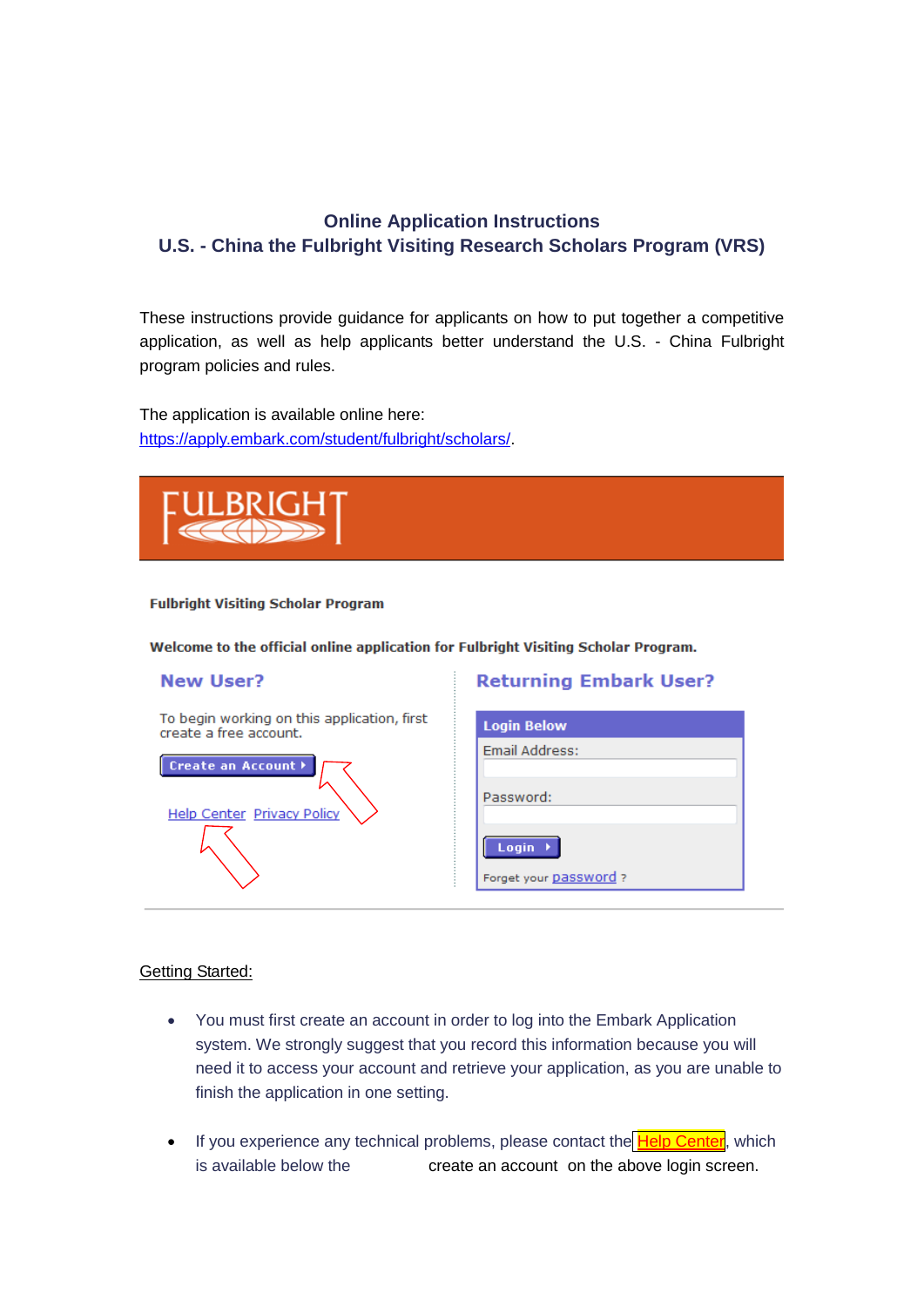#### Preliminary Questions:

Do you have or are you applying for U.S Permanent Residency?  $yes$ 

Home Country/Country Applying from:

请选择: China

#### Program:

: Fulbright Visiting Scholar Program

#### Category of Grant:

: Research (please note other grant categories do not apply to China applicants)

#### Step 1: Instructions

How to obtain the U.S. China program instruction, please follow the following steps:

|                                                                                             |                                                                                                                                                                                                                                                                                                                                                                                           | Update Account   Help   Logout                                                                                                                                                 |
|---------------------------------------------------------------------------------------------|-------------------------------------------------------------------------------------------------------------------------------------------------------------------------------------------------------------------------------------------------------------------------------------------------------------------------------------------------------------------------------------------|--------------------------------------------------------------------------------------------------------------------------------------------------------------------------------|
| Home<br><b>Instructions</b><br><b>Application Form</b>                                      | ULBRIGH                                                                                                                                                                                                                                                                                                                                                                                   | This Application has NOT been submitted<br>Update my answers to preliminary questions                                                                                          |
| Documents<br><b>References</b><br><b>Application Inspector</b><br><b>Submit Application</b> | Step 1: Instructions<br>Here are the application instructions for Fulbright Visiting Scholar Program. Please review<br>these instructions before you proceed.<br>To view the instructions you need to have Adobe Acrobat Reader installed on your computer.<br>If you do not have this installed you will need to download it first by clicking on the link at the<br>bottom of the page. |                                                                                                                                                                                |
|                                                                                             | 12.<br>The Fulbright Program and General Requirements                                                                                                                                                                                                                                                                                                                                     | <b>Continue to Application Form D</b>                                                                                                                                          |
|                                                                                             | Acrobat<br>Adobe ® PDF by also downloading the Acrobat Access plug-in.                                                                                                                                                                                                                                                                                                                    | To view and print these pages you must have Adobe Acrobat Reader installed. This<br>product is free to download here. Users with visual disabilities can access information in |
|                                                                                             |                                                                                                                                                                                                                                                                                                                                                                                           | Copyright Notice                                                                                                                                                               |

To access the Fulbright Program and General Requirements, click the link and it will bring you to the next page (see below), and then click china | download instructions.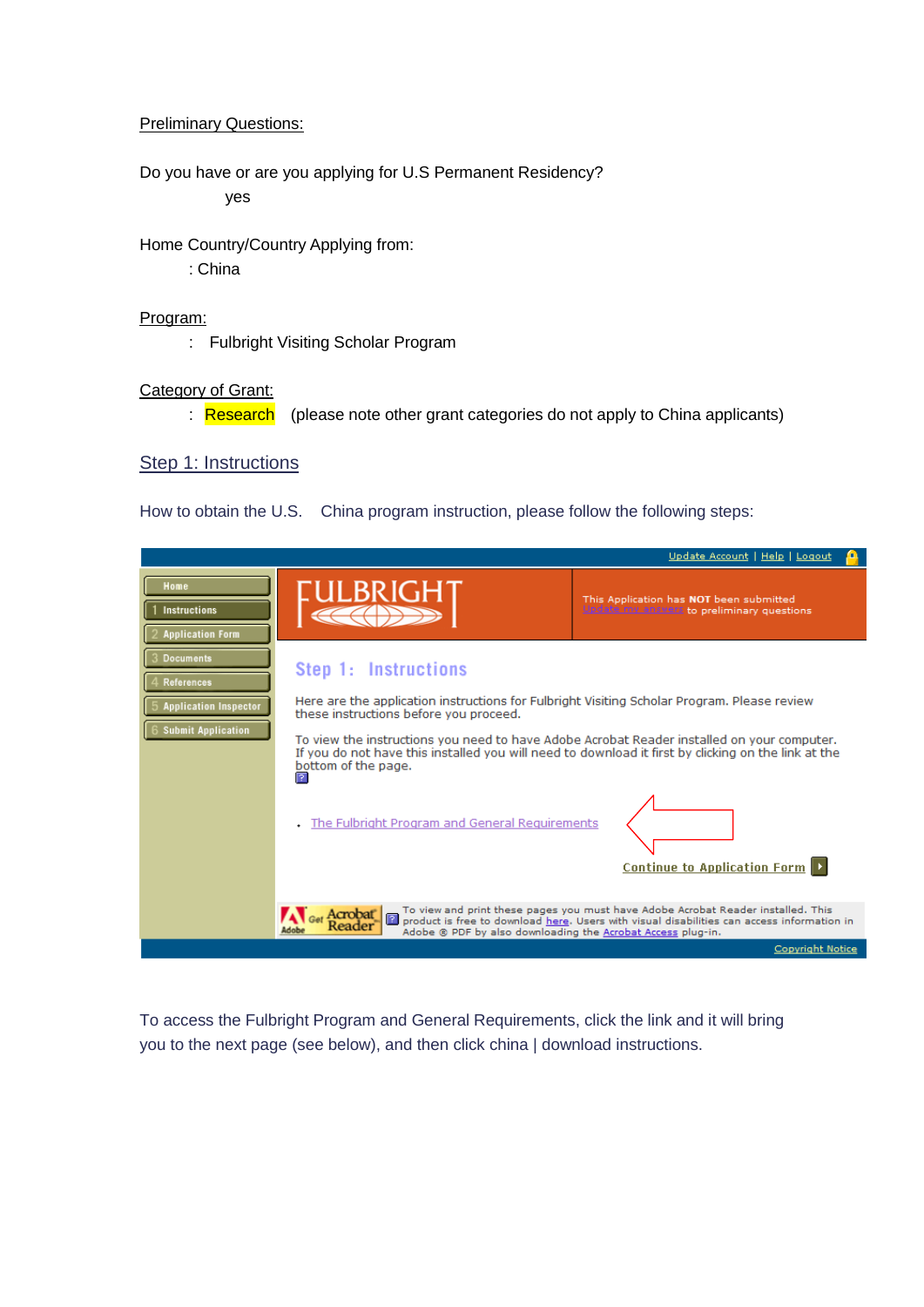

## Step 2 Application Form:



# Step 2: Application Form

Fulbright Visiting Scholar Program: Page 1 of 17

# **FULBRIGHT SCHOLAR PROGRAM**

### **Visiting Scholar Application Form**

|    | <b>Personal Information</b>           |                                           |  |  |  |
|----|---------------------------------------|-------------------------------------------|--|--|--|
|    | 1. Home Country/Country Applying from | China                                     |  |  |  |
| 2. | Program                               | <b>Fulbright Visiting Scholar Program</b> |  |  |  |
|    | 3. Special award name (if any)        |                                           |  |  |  |
| 4. | Category of Grant                     | Research                                  |  |  |  |
|    | Title                                 |                                           |  |  |  |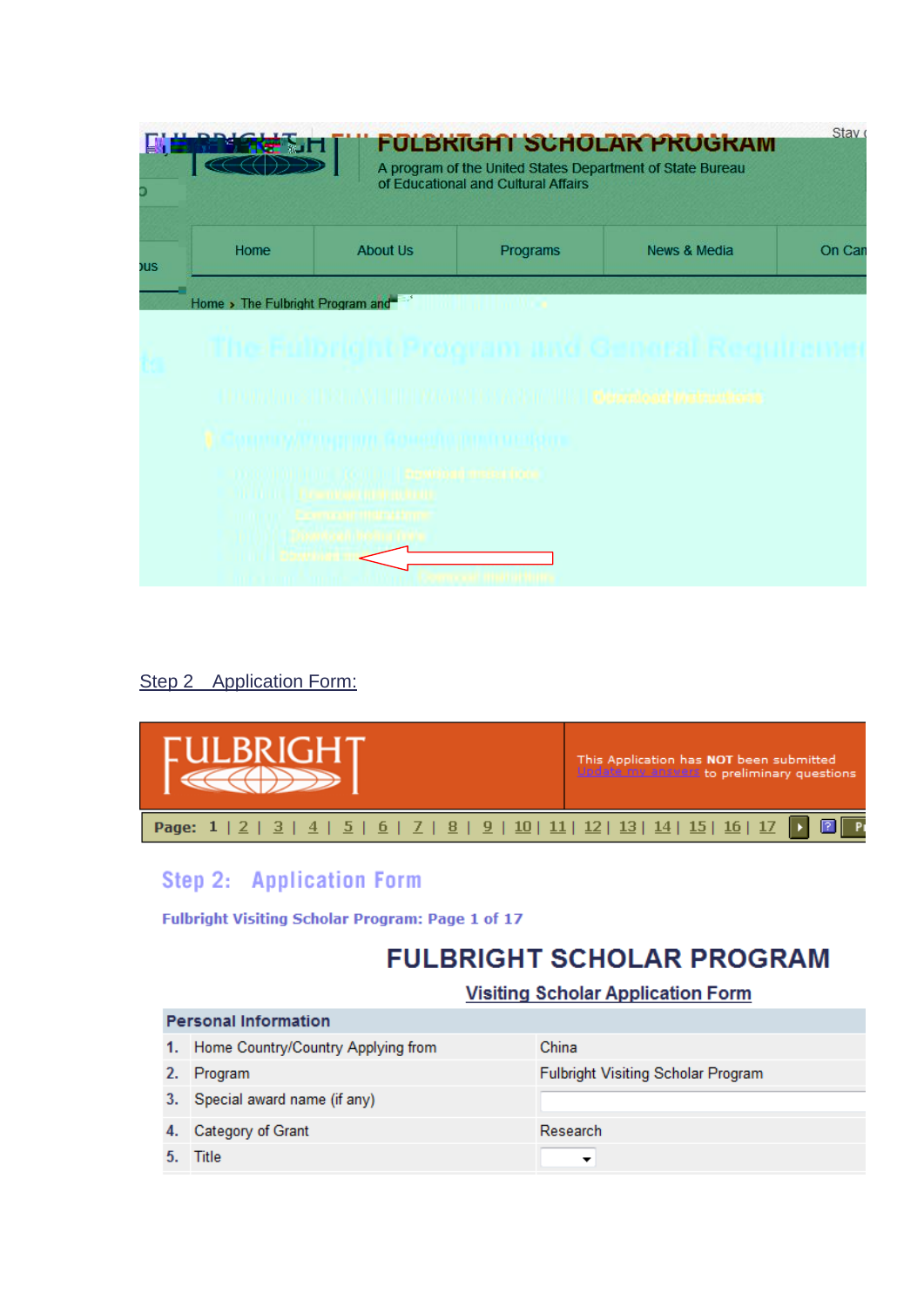# Specific Additional Guidance for Application Form:

|    | Personal Information:                                                                                                                                                                                                                                |                   |
|----|------------------------------------------------------------------------------------------------------------------------------------------------------------------------------------------------------------------------------------------------------|-------------------|
| 1. |                                                                                                                                                                                                                                                      | <b>First Name</b> |
|    | <b>Family Name</b>                                                                                                                                                                                                                                   | <b>Middle</b>     |
|    | first name                                                                                                                                                                                                                                           |                   |
|    |                                                                                                                                                                                                                                                      |                   |
| 2. | Place of birth                                                                                                                                                                                                                                       | Place of birth    |
|    |                                                                                                                                                                                                                                                      | <b>DS2019</b>     |
|    | <b>Academic Credentials:</b>                                                                                                                                                                                                                         |                   |
| 1. | Institution Name,                                                                                                                                                                                                                                    |                   |
|    | 2. List up to three completed degrees; enter your highest degree first                                                                                                                                                                               |                   |
|    | Ph.D./MA/BA<br>$\overline{\phantom{a}}$                                                                                                                                                                                                              |                   |
| 3. | Most significant professional accomplishments, honors and awards and up to<br>three significant publications (list maximum of five, separated by semicolons; 700<br>character limit, use Roman characters only)<br>$3 - 5$<br><b>Times New Roman</b> | 700               |
|    | <b>Project Details:</b>                                                                                                                                                                                                                              |                   |
|    | 1. Project Title (limit 160 characters)                                                                                                                                                                                                              |                   |
| 2. | Brief Summary of project Statement/Rationale:<br><b>Times New Roman</b>                                                                                                                                                                              | 700               |
|    | Project Details:<br>Proposed Program Length and Dates:                                                                                                                                                                                               |                   |
|    | 10                                                                                                                                                                                                                                                   |                   |
|    | 12<br>10<br>12                                                                                                                                                                                                                                       |                   |
|    |                                                                                                                                                                                                                                                      |                   |
|    | 2016<br>16<br>9<br>9<br>$\mathbf{1}$                                                                                                                                                                                                                 |                   |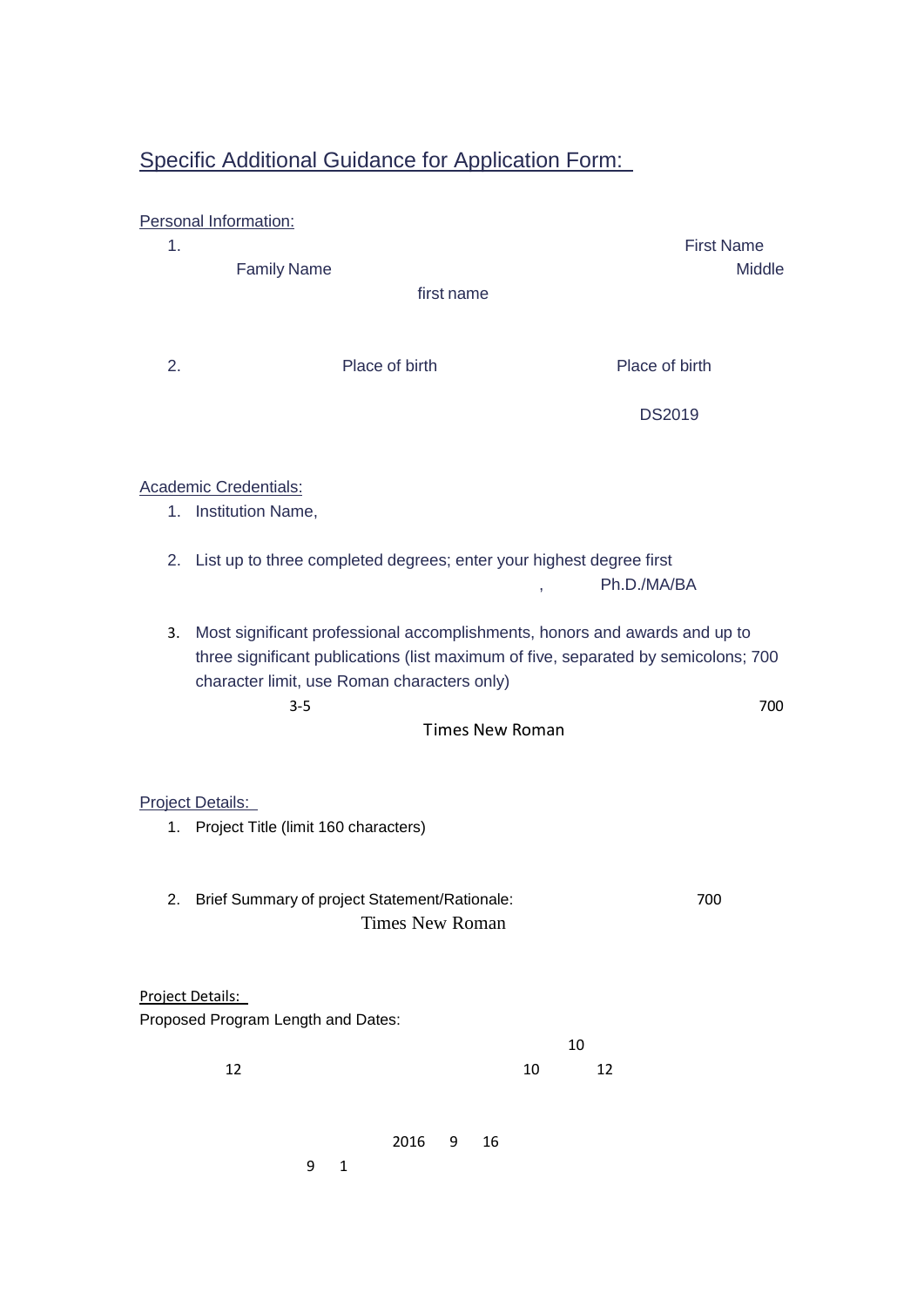**Project Details** Major Academic Discipline

#### Professional Information

Professional travel and/or residence abroad during the last five years (list most recent first; time abroad exceeding 3 months) If you have entered the United States on a J-1 or J-2 visa, please list the J category of sponsorship (professor, research, scholar, student, specialist, short-term scholar, etc.) and [provide copies of your previous DS-2019](http://apply.embcondev.com/student/fulbright/scholars/30/Page.asp?Page=12)

 $\sqrt{a}$  $J-1$   $J-2$   $J$ 

References

additional document page

 $14 - 20$ 

Self-assessment of English Proficiency:

 $\mathsf{Good}$ 

Fair or Poor

Preferred Host Institution(s):

If you made arrangements for affiliation with a U.S. host institution, provide the following information and attach your letter of invitation in the document upload section later in the application. If you have not made arrangements for affiliation, identify three preferences in order of priority. Be sure to give detailed reasons for each choice, and confirm that these universities offer programs in your field of interest.

"
(Council for International Exchange of Scholars) CIES

 $30$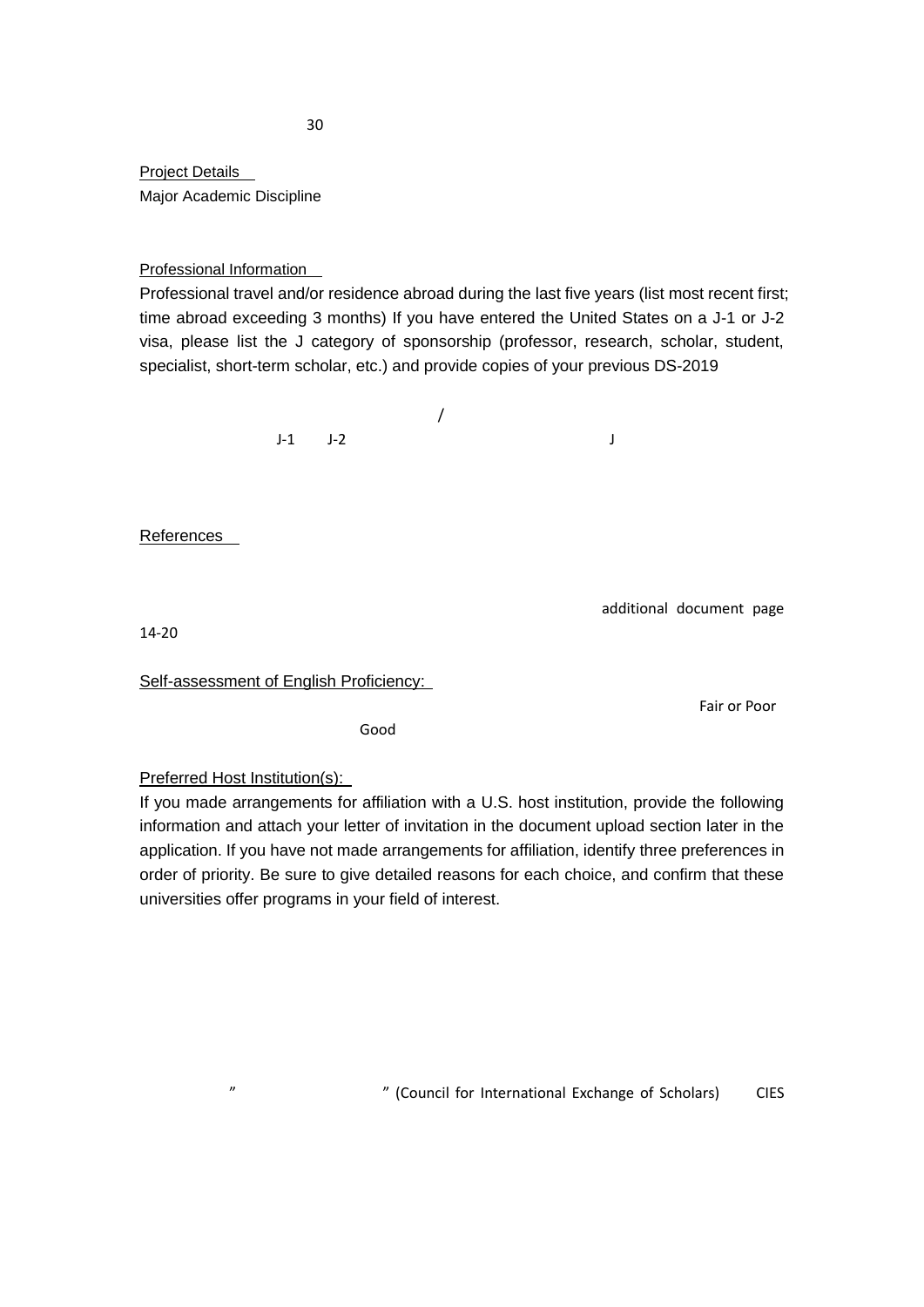无论选择 CIES 还是自己联系美国接待院校 请务必填写完整大学、院系和相关教授的信息。

| Embark<br>$   -$ |  |
|------------------|--|
|------------------|--|

Contact/Family Information Telephone:

Emergency Contact Information Telephone:

Accompanying Dependents: question 30

 $($  and  $350$   $)$ 

#### Alternate Funding:

Please list all non-Fulbright funding you expect to receive during your grant (sabbatical funding or other paid leave from your university, personal savings, etc.). Please list funding amounts in U.S. dollars and attach your supporting documentation/financial support statement in the document upload section. Do you expect to receive sabbatical pay, paid leave of absence or other sources of financial support during your Fulbright grant?

 $N$ O $\alpha$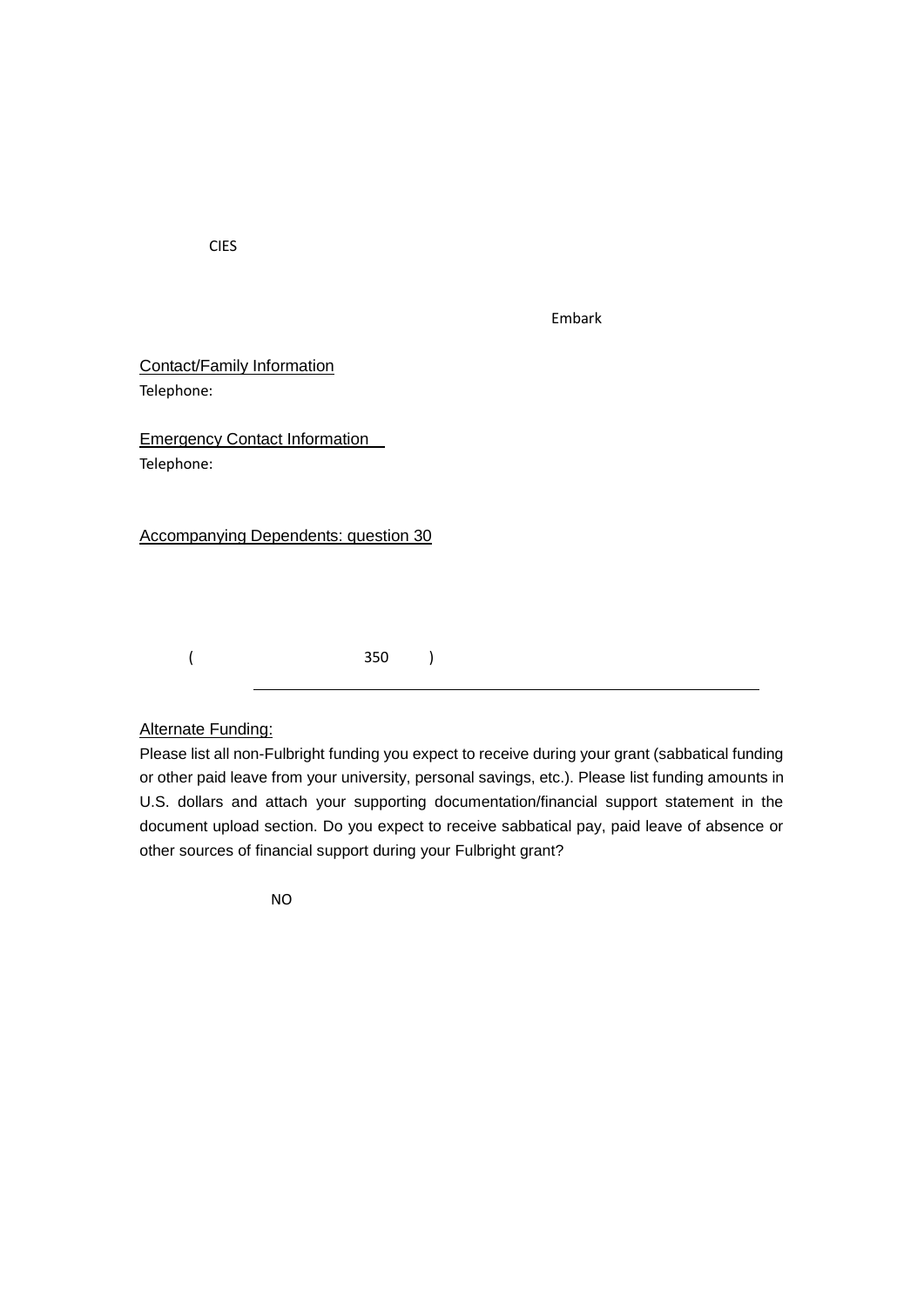#### Sept 3: Documents:

| LBRIGH                                                                                                                                                                                                                                                                                                                                                                                                                                                                                                                                             | This Application has NOT been submitted<br>pdate my answers to preliminary questions           |  |  |  |  |
|----------------------------------------------------------------------------------------------------------------------------------------------------------------------------------------------------------------------------------------------------------------------------------------------------------------------------------------------------------------------------------------------------------------------------------------------------------------------------------------------------------------------------------------------------|------------------------------------------------------------------------------------------------|--|--|--|--|
| $8$  <br>5   6   7  <br>$\overline{4}$<br>3<br>Page:                                                                                                                                                                                                                                                                                                                                                                                                                                                                                               | $9   10   11   12   13   14   15   16   17$<br>$\blacksquare$<br>$\blacktriangleright$<br>Save |  |  |  |  |
| Step 3: Documents<br><b>Fulbright Visiting Scholar Program: Page 5 of 17</b>                                                                                                                                                                                                                                                                                                                                                                                                                                                                       |                                                                                                |  |  |  |  |
| <b>PROJECT STATEMENT</b>                                                                                                                                                                                                                                                                                                                                                                                                                                                                                                                           |                                                                                                |  |  |  |  |
| The project statement is the most important component of the Fulbright application. Scholars with the most compelling,<br>theoretically sound, well-written, feasible proposals are generally recommended for awards. Sometimes those with outstanding<br>professional achievements assume that a brief, general project statement will be sufficient; it is not. To ensure a competitive<br>application, your proposed project, as well as the strategy for completing it, should be thoroughly explained in three to five<br>single-sided pages. |                                                                                                |  |  |  |  |
| Attach a detailed project statement of no more than five single-spaced pages (3,500 words)                                                                                                                                                                                                                                                                                                                                                                                                                                                         |                                                                                                |  |  |  |  |
| Format                                                                                                                                                                                                                                                                                                                                                                                                                                                                                                                                             |                                                                                                |  |  |  |  |
| • The project statement itself must be three to five single-spaced typed pages. Do not exceed the character limit of<br>the proposal. Including irrelevant or extraneous material may divert attention from the project statement.<br>• Begin the project statement with your name, country and the project title at the top of page one. At the top of each<br>subsequent page, type your name and country.                                                                                                                                       |                                                                                                |  |  |  |  |

Click here for complete quidelines

#### Project Statement

#### Background:

Introduce the research topic

Place the project in academic or professional context by referring to major works by others on the subject

Highlight what we already know about your topic from previous research, as well as what we do not yet know and how your research project will help fill in that gap

#### Objectives:

- $\bullet$  Aims of the project
- What do you propose to do?
- What are your research questions and hypothesis?
- What problems do you propose to solve?
- How will answering this research question create new knowledge in the researcher s area of expertise **Department of the STS** and 2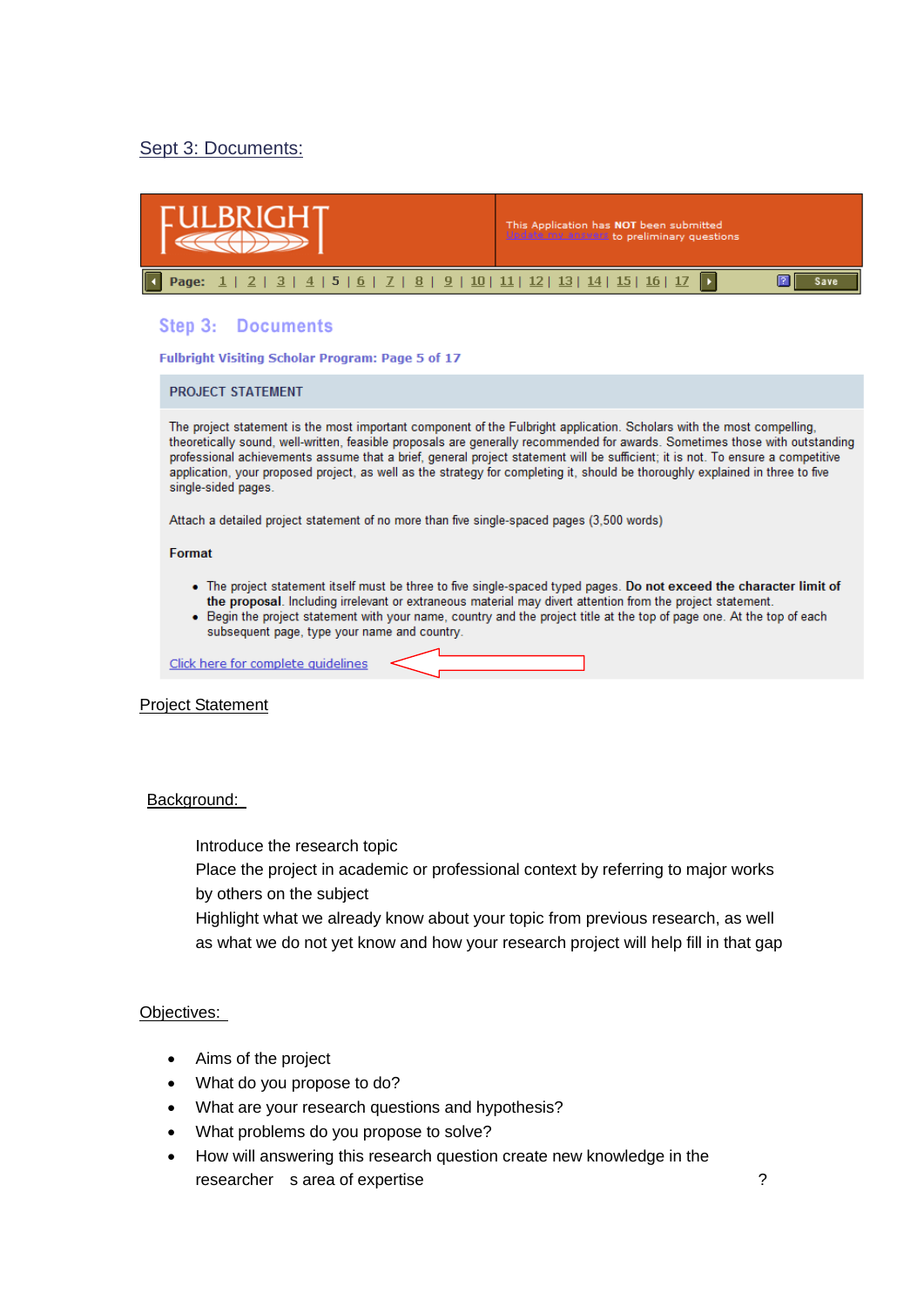- Does your proposal indicate original and creative thinking?
- Does your project focus on American Studies, rather than Chinese Studies
- Do you do RESEARCH, rather than, to learn, teach and establish joint degrees although they are an integral part of the exchange experience.

#### Methodology:

How do you propose to conduct your research? What kinds of research approaches, methods you will use ? For example, interviews library or archival research; quantitative or qualitative

究方法:采访,图书馆或档案馆查询收集资料,量化还是质化研究?

What information will be collected? Why is this information needed and appropriate to answer the research question?

Be as specific as you can in specifying your research design and methodology

#### Significance:

- Why is your research important for the field, your home country and your own professional development
- How will your participation in the Fulbright impact your teaching or professional work  $\blacksquare$
- How will your research project results help you to develop new approaches to curriculum planning, student advising or pedagogy; expanding knowledge in the field through collaboration with U.S. colleagues
- How will your research to deepen understanding between the people of the U.S. and China

#### Evaluation and Dissemination:

How will you apply your research findings to your teaching and research after returning to China? 回国后怎样在教学和研究中运用您的研究成果? In what ways will you speak about your Fulbright experience? 讲您的富布赖特经历? Will you plan to publish books or articles disseminating your research results? 是否计划将您的富布赖特研究成果出版或发表文章? Will you support the Fulbright program through various activities such as becoming involved with alumni activities, serving on selection committees, recruiting new applicants and hosting visiting Fulbrighters?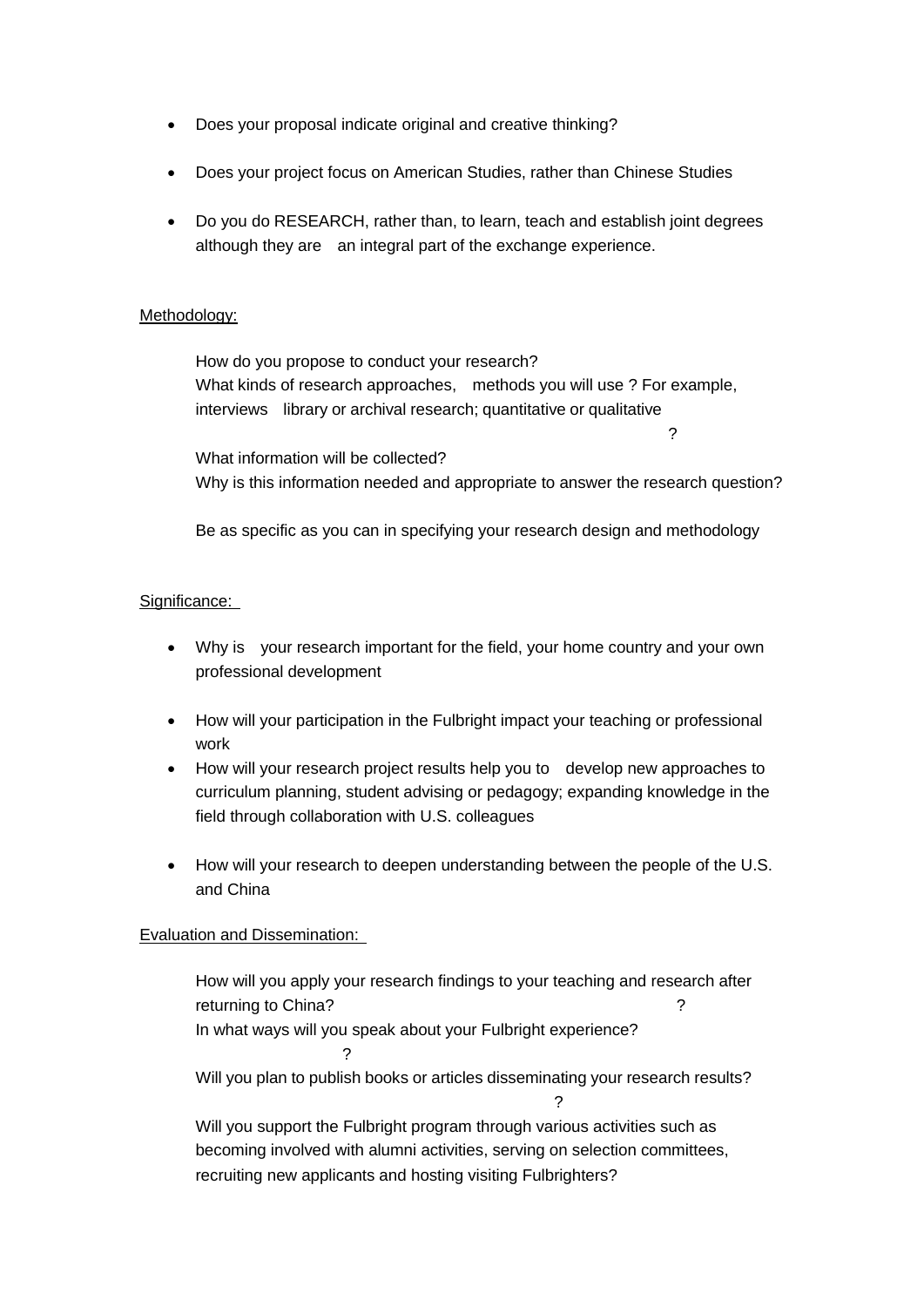Why is it necessary to do your research in the United States? Is your plan feasible?

Are the resources you need for your research available in China or on the Internet?

Provide reasons why you prefer to do your research at the potential U.S. universities? What kind of support will the U.S. university offer?

美国大学做研究的理由及该校能够为您的研究计划提供哪些支持?

Justification for Residence in the United States for the Proposed Project:

式的活动或行为继续支持富布赖特项目?

Why is it necessary to do your research in the United States? Is your plan feasible?

Are the resources you need for your research available in China or on the Internet?

Provide reasons why you prefer to do your research at the potential U.S. universities? What kind of support will the U.S. university offer?

美国大学做研究的理由及该校能够为您的研究计划提供哪些支持?

#### Duration:

Timelines of your research proposal Be as specific as you can in specifying your research schedule. Other: If applicable.

#### Curriculum vitae

education (universities attended, degrees earned and dates received) positions held courses taught and other services provided to students and the home institution publications (provide full citations and list them starting with the most recent) other professional activities, such as workshops, seminars and consultations membership and activities in professional associations professional honors, awards and fellowships community service

Note: Copies of diplomas are not required.

Letters of Invitation

yahoo.com,

gmail.com etc when we have seen when we have redu.cn  $R$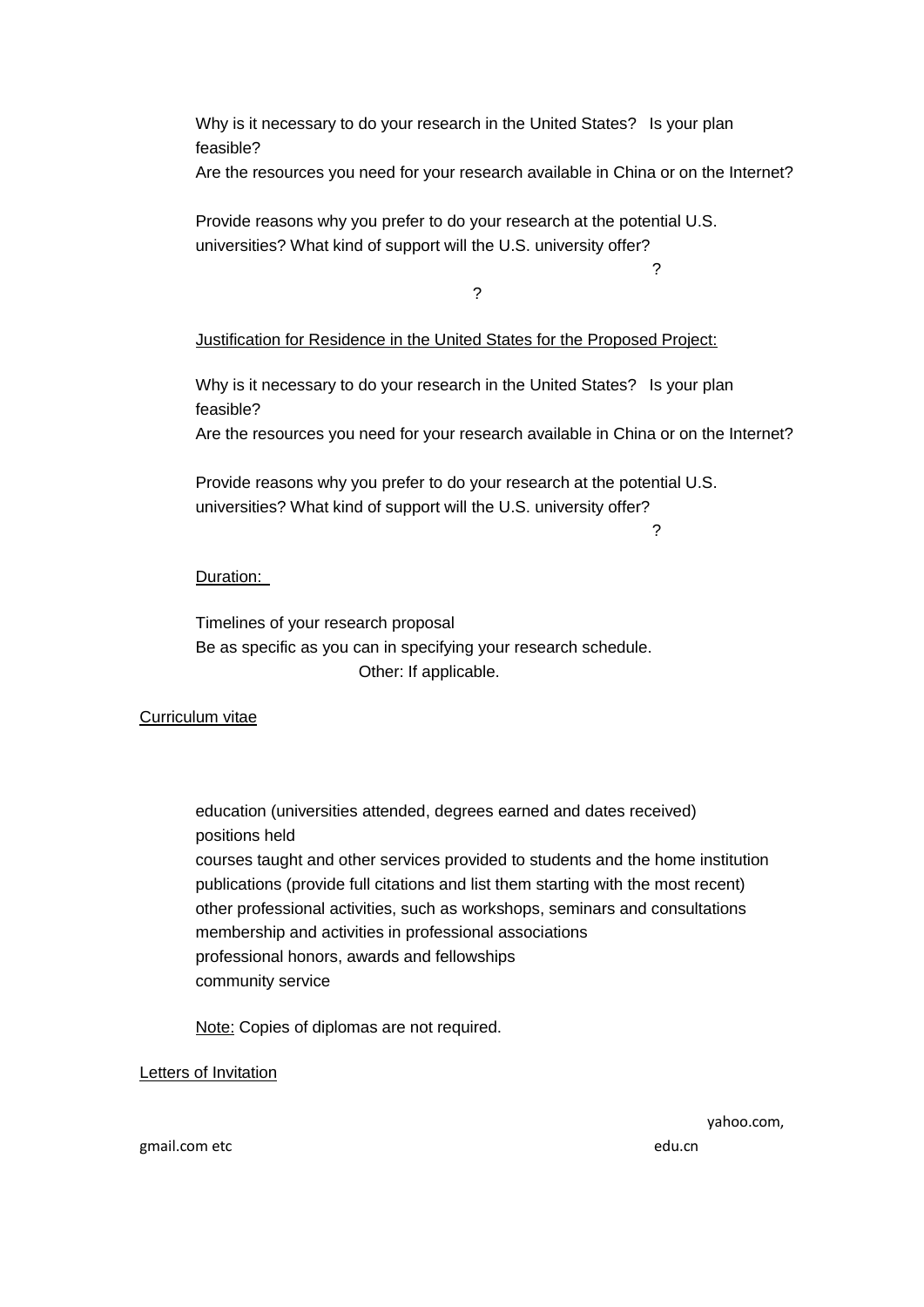English Language Proficiency

TOEFL/IELTS

| <b>Financial Support/Budget</b> |  |  |
|---------------------------------|--|--|
|                                 |  |  |

 $$2500/per$  person/per month

 $12$ 

请上传一份1-3页的与您的富布赖特研究课题有关的参考书目。如果有中文参考书籍,请

|  |  | J-1 or J-2 VISA (DS-2019) |  |
|--|--|---------------------------|--|
|  |  |                           |  |

|         | $J-1$ $J-2$ |        |  |
|---------|-------------|--------|--|
| DS 2019 |             | DS2019 |  |

Passport

**Bibliography** 

Letter of Support from Home Institution (if applicable)

Step 4: References: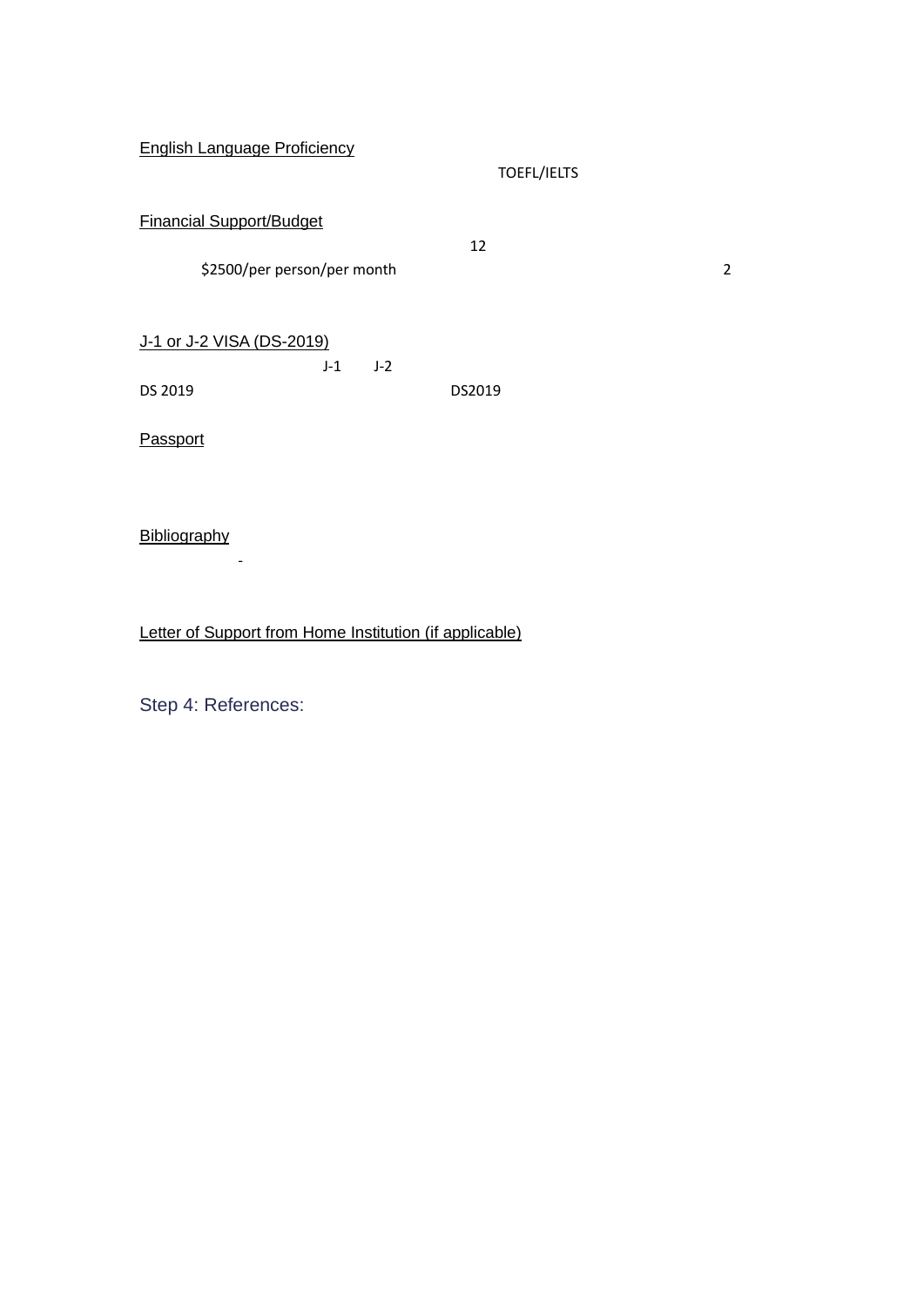- a. How long and in what capacity have you known the applicant?
- $b.$

accomplishments.

- c. Significance of proposal to the field.
- d. Importance of project to home country.
- e. Relevance of applicant to applicant the previous research and training to project.
- f. Please a please a please and the applicant term of the applicant term in the applicant term in the applicant term in the applicant term in the applicant term in the applicant term in the application of the application o

# Sept 5 Application Inspector

|                                                                                          |                                                                                                                                                                                                                                     | Update Account   Help   Logout                                                        |
|------------------------------------------------------------------------------------------|-------------------------------------------------------------------------------------------------------------------------------------------------------------------------------------------------------------------------------------|---------------------------------------------------------------------------------------|
| Home<br>1 Instructions<br>2 Application Form                                             | IULBRIGHT                                                                                                                                                                                                                           | This Application has NOT been submitted<br>Update my answers to preliminary questions |
| 3 Documents<br>4 References<br><b>Application Inspector</b><br><b>Submit Application</b> | Step 5: Application Inspector<br>Application Inspector found 65 required questions and 2 recommended questions incomplete.<br>You must answer the required questions before you continue. Click "View Results" to<br>continue.<br>╔ |                                                                                       |
|                                                                                          | View Results >                                                                                                                                                                                                                      |                                                                                       |
|                                                                                          |                                                                                                                                                                                                                                     | Copyright Notice                                                                      |